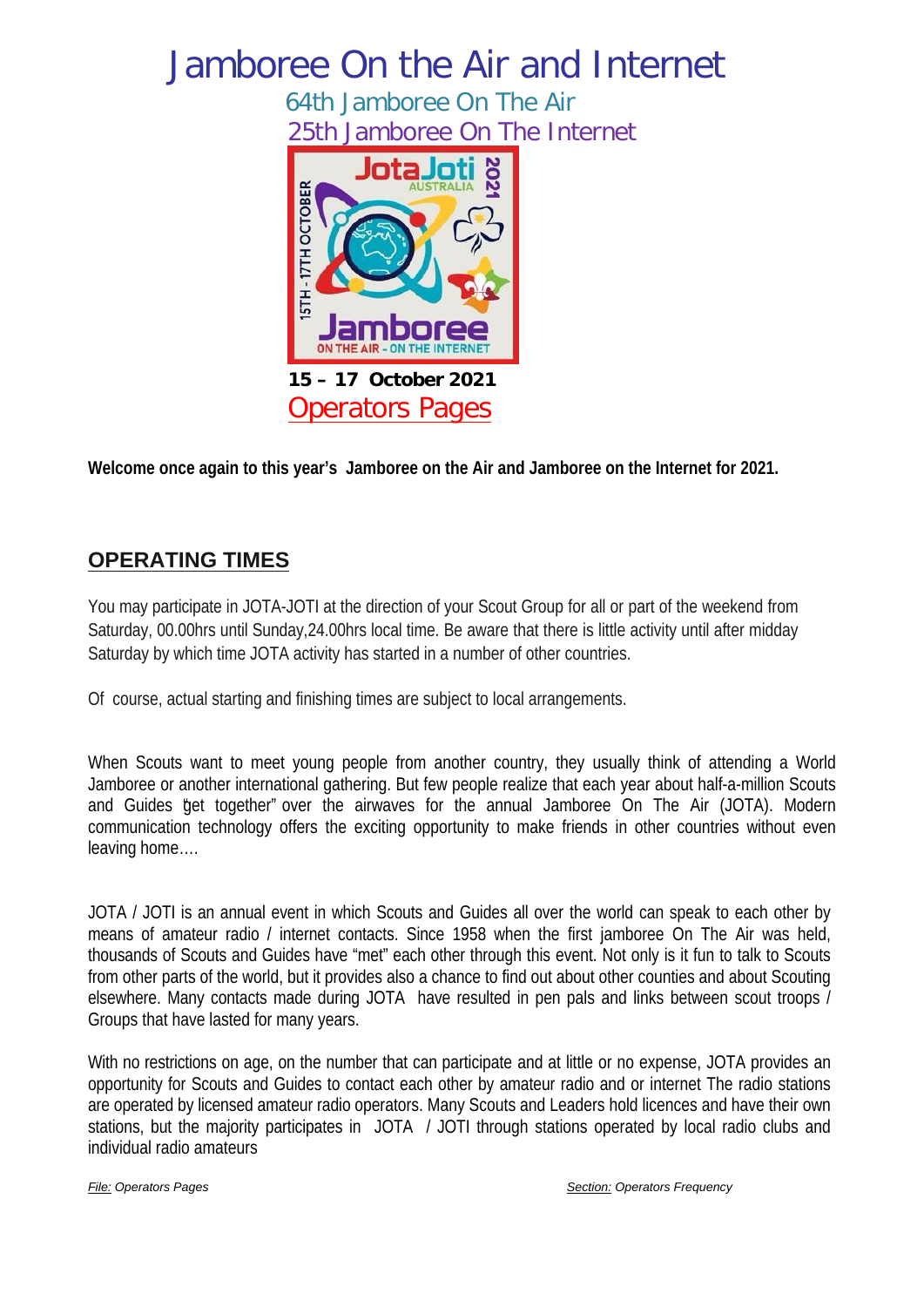|                 | <b>VK</b><br><b>Australia</b>                                       |                                                                      | $\bullet$ USB                                                                            | <b>Upper Side Band</b>                                                                  |                                                                               |
|-----------------|---------------------------------------------------------------------|----------------------------------------------------------------------|------------------------------------------------------------------------------------------|-----------------------------------------------------------------------------------------|-------------------------------------------------------------------------------|
| <b>Band</b>     | <b>World Calling</b><br><b>Frequencies</b><br>(MHz)<br><b>HF CW</b> | <b>World Calling</b><br><b>Frequencies</b><br>(MHz)<br><b>HF SSB</b> | <b>Australian</b><br><b>Calling</b><br><b>Frequencies</b><br>(MHz)<br><b>SSB</b> (phone) | <b>Australian</b><br><b>Calling</b><br><b>Frequencies</b><br>(MHz)<br><b>CW</b> (morse) | <b>Calling</b><br><b>Frequencies for</b><br><b>Slow Scan TV</b><br>and PSK 31 |
| 80 <sub>m</sub> | 3.570                                                               | 3.690                                                                | 3.650                                                                                    | 3.570                                                                                   | 3.630 (SSTV)                                                                  |
| 40 m            | 7.030                                                               | 7.090 & 7.190                                                        | 7.090                                                                                    | 7.030                                                                                   | 7.0033 (SSTV)                                                                 |
| 20 <sub>m</sub> | 14.060                                                              | 14.290                                                               | 14.190                                                                                   | 14.060                                                                                  |                                                                               |
| 17 <sub>m</sub> | 18.080                                                              | 18.140                                                               |                                                                                          |                                                                                         |                                                                               |
| 15 <sub>m</sub> | 21.140                                                              | 21.360                                                               | 21.190                                                                                   | 21.140                                                                                  | 14.070 (PSK31)                                                                |
| 12 <sub>m</sub> | 24.910                                                              | 24.960                                                               |                                                                                          |                                                                                         | 14.227 (SSTV)                                                                 |
| 10 <sub>m</sub> | 28.180                                                              | 28.390                                                               | 28.590                                                                                   | 28.180                                                                                  |                                                                               |
| 6 m             | 50.160                                                              | 50.160                                                               | 52.160                                                                                   | 50.160                                                                                  |                                                                               |

• CW Morse Code • m Metre (frequency band

 $\bullet$  LSB

#### **JOTA Calling Frequencies -** Please QSY after establishing communication

• DX Overseas • LSB Lower Side Band<br>
W Australia

Please make contact with Scout and Guide Stations by calling "CQ JOTA" on the frequencies listed above. You may change frequency after establishing communication.

#### **Interference by the WAG Contest**

During JOTA weekend there is unfortunately one contest (amateur –radio competition ) taking place at the same time. It is an exception to the agreement that there will be no contests during the JOTA weekend. However, an agreement has been reached with the organisers of this German WAG contest on the use of amateur-radio frequencies during JOTA , in such a way that it allows both events to operate in parallel. This worked satisfactorily last year, so we would like to continue it for this year's JOTA as well. The German contest stations will NOT operate the following segments ( called the "contest free zone" )

|                 | <b>Contest-free zone</b> |                                 |  |  |  |
|-----------------|--------------------------|---------------------------------|--|--|--|
| <b>Band</b>     | CW (morse) - kHz         | SSB (phone) - kHz               |  |  |  |
| 80 m            | 3560 - 3800              | $3650 - 3700$                   |  |  |  |
| 40 <sub>m</sub> | 7040 - 7200              | $7080 - 7140$                   |  |  |  |
| 20 <sub>m</sub> | 14060 - 14350            | 14100 - 14125 and 14280 - 14350 |  |  |  |
| 15 <sub>m</sub> |                          | $21350 - 21450$                 |  |  |  |
| 10 <sub>m</sub> |                          | $28225 - 28400$                 |  |  |  |

Scout stations may use the whole of each amateur-radio band. Should you encounter contest stations on the above frequencies, please advise them of the Contest-Free zone. Should the WAG contest station not want to move out of the Contest-Free zone, please take note of its call sign, frequency and date / time and send this information with your report to me, and I will forward it onto the National Coordinator.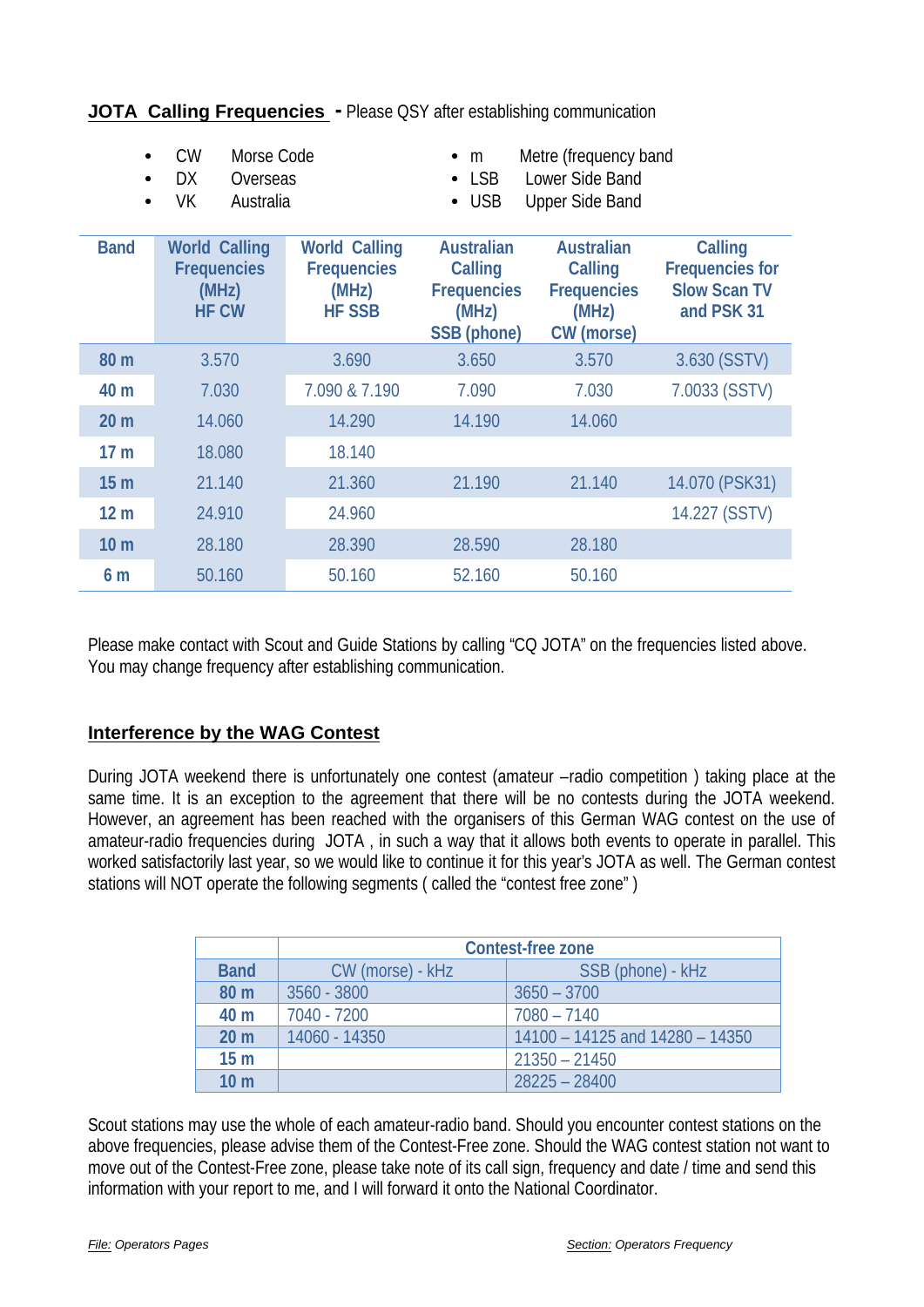### **CHIEF SCOUT'S JOTA/JOTI Address**

Broadcast on the Saturday of JOTA-JOTI at 1300K (0300Z) for 10 minutes by various re broadcasters throughout Australia. Test transmissions will commence at 1250K. Speeches by the Chief Scout, Patron of Guides, and Scout and Guide Chief Commissioners will conclude by 1310K. The Chief Scout's JOTA-JOTI Message will be available as an MP3 file in the week before JOTA-JOTI and all the weekend. The Chief Scout's JOTA-JOTI Message may be saved to CD or played from your computer at any time during the weekend. [Chief Scout's Jamboree On The Air/Jamboree On the Internet Message](http://www.scouts.com.au/main.asp?iStoryID=1939)

#### **Hear it on the Internet**

The Address will also be published on the Internet as a Real Audio file, http://www.wia.org.au/vk4, so that you may hear the Address if you cannot receive it via Amateur radio. You will need to download the latest Real Player, and the audio file will be available on the QNEWS web site in weeks before JOTA/JOTI.

# **EchoLink for JOTA**

Echolink allows PC users and amateur radio stations to directly communicate with each other. In fact, you do not need amateur radio equipment to make a contact with radio stations anywhere in the world. You need a PC with a soundcard, speakers and a microphone. Your PC transmits your voice signals over the internet, to an Amateur Radio station which is connected directly to the internet.

Echolink connects for example two-way repeater radio stations and / or computers to each other. That means that you can make contact with your portable radio set to a local repeater station. Your signal is then transferred from this repeater, via the internet, to another repeater or to a computer on the network. The other repeater re-transmits your signal in its local area. In this way you can speak to an amateur radio station in that area. Or to a radio amateur connected with his personal computer directly to the echolink network. E.g.: a Scout camping in Nijkerk, Netherlands makes radio contact with the local repeater station in Amersfoort. Using the internet, his signal is transferred to the main repeater in Sydney, Australia. Via this system, he has a pleasant conversation with another Scout in Paramatta, close to Sydney, who uses a portable radio station at his local camp site. Another Scout, located in Roanoke Virginia, USA, uses the computer room of the local high school. He too connects himself to the Echolink network and can speak to the Scouts in Nijkerk and Sydney at the same time.

#### Advantages for use during the JOTA.

Suppose you are at a location that does not allow you to put up antennas. Or you have easy access to computers, now you have the chance to take part in, simply by connecting to Echolink.

#### **Validation:**

Your radio amateur has to validate his call sign with Echolink so his license can be checked. This can now be easily done on-line and takes only a few days to return the validation to you. But don't wait till the last moment to prepare your Echolink**. MUST Validate with Echolink before 10 October** if you intend to use it for JOTA.

Scouts Australia recommends the use of Echolink as a means of providing youth members with an efficient and positive JOTA experience on demand. Echolink is a free download from [http://www.echolink.org](http://www.echolink.org/)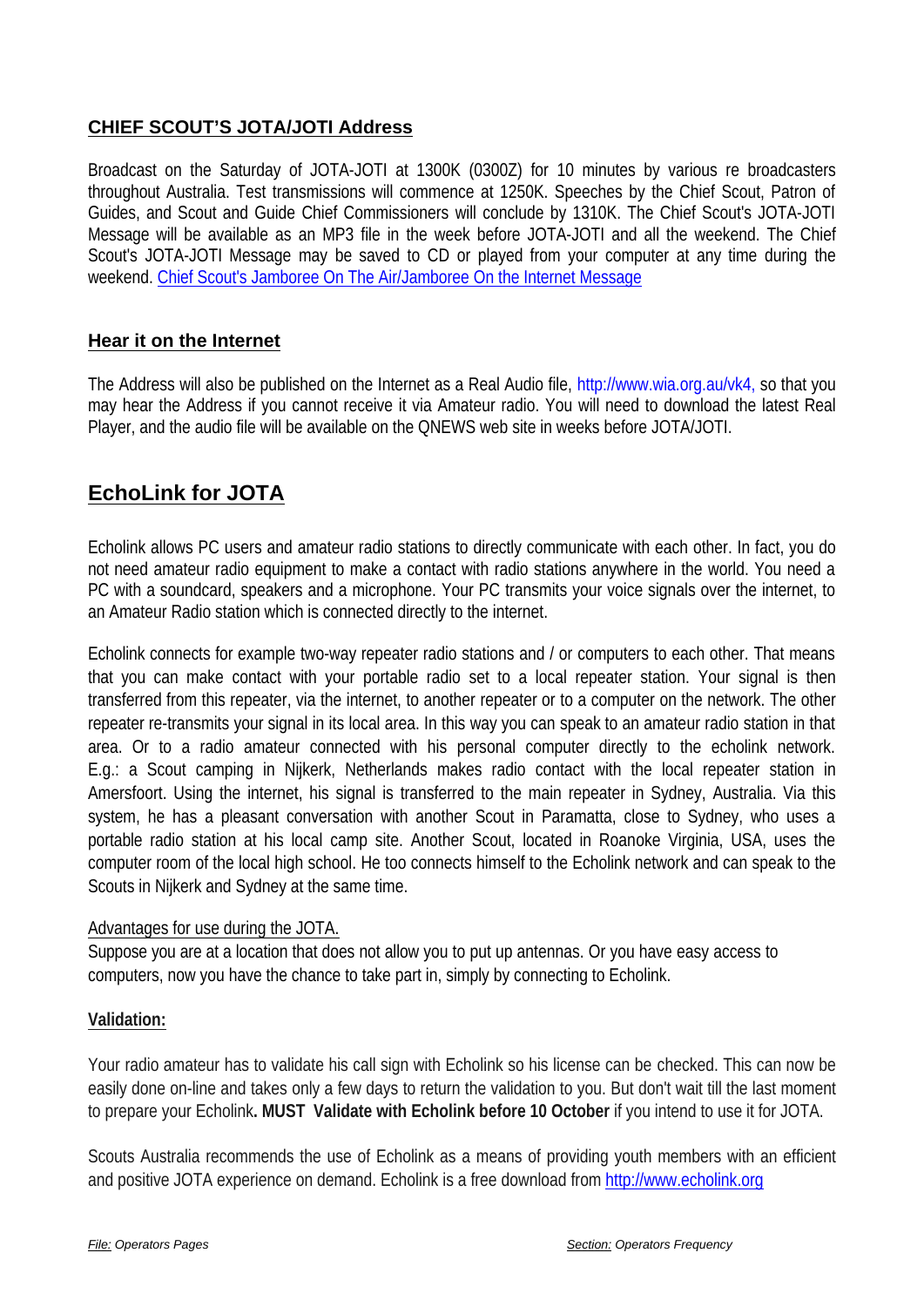#### **Protection against internet abuse.**

Because of licence regulations and the possibility to actually transmit via a connected radio station, you do need the assistance of a licensed radio amateur. That the same regulations apply as for the regular, on the air, radio contacts. The transmissions are identified with the radio call sign, so they are not anonymous, and can be traced to the responsible operator. The license of the operator is checked before access to the system is granted. In this way, Echolink protects youngsters from unwanted elements present on the public internet and ensures child safety.

#### **Special-event call signs**

Special-event call signs can be used on Echolink, but not to register; instead you must use the call sign of the 1st operator. The software, however, allows you to set a station descriptor; JOTA stations are asked to put in their station descriptor "JOTA: your call sign", so they can easily be recognized on the system. A detailed instruction for JOTA stations is available on web page – **'Echolink Set Up – Special Event Call Signs'**

If your JOTA station does not have an internet connection available on site, you can still use the Echolink system. Ask your radio amateur to determine which VHF or UHF link station is nearby and within reach of your JOTA station. Next, obtain the co-operation of the operator of your local link station. Set up instructions can be found o[n http://www.echolink.org/el/links.asp.](http://www.echolink.org/el/links.asp) and on web page – **'Echolink Set Up – RF Link'**

#### **More info.**

For details and technical assistance to your radio amateur on how to use Echolink, please see – **http://www.echolink.org**

**SOFTWARE TO USE** - **mIRC** which can be downloaded from [www.mirc.co.uk](http://www.mirc.co.uk/) (the file is the size of a floppy disk - will take 10 minutes to download). Install this on your computer that you are using for JOTI.

#### **JOTI CHAT ROOM LOCATIONS**

Dedicated Scout/Guide Chat Rooms are available through *The Scoutlink Project*, a group of volunteer Scout and Guide Leaders who maintain chat rooms for your use. The following server addresses take you to a free server in the particular area of choice (Australia, America or Europe). Program *mIRC* to go to anyone of these:

| <b>Server Location</b>                    | <b>Server Address</b> | <b>Ports</b> |
|-------------------------------------------|-----------------------|--------------|
| <b>Random Scoutlink server</b>            | chat.scoutlink.net    | 6667-6668    |
| <b>Random Australian Scoutlink server</b> | chat.au.scoutlink.net | 6667-6668    |
| <b>Random American Scoutlink Server</b>   | chat.am.scoutlink.net | 6667-6668    |
| Random European Scoutlink server          | chat.eu.scoutlink.net | 6667-6668    |

**BROWSER CHAT** - If you are using a network of computers at a school, university, library or commercial business you may experience problems with *mIRC* from the computer's **firewall**. *Scoutlink* offers a facility to chat via a normal Internet Browser (Microsoft Internet Explorer or Netscape). Go to their web site www.scoutlink.net and go to "Web Chat (Java)" section. Browser chat uses the similar layout to *mIRC* and is easy to use. Please follow their instructions on the web page. **Please use browser chat as a last resort measure and not as a replacement to** *mIRC***.**